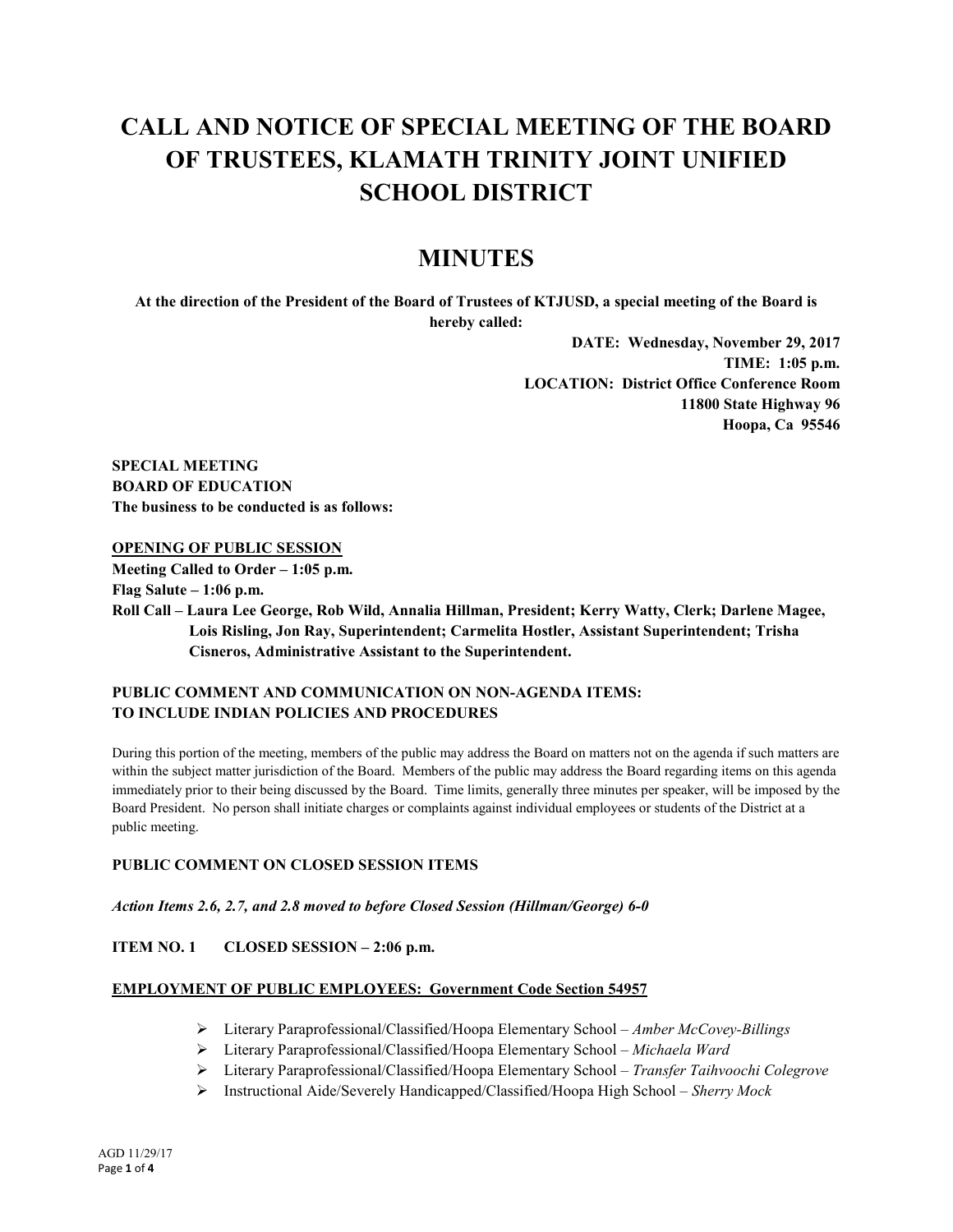- Instructional Aide/Severely Handicapped/Classified/Hoopa Elementary School *Julia Gerstner*
- Instructional Assistant/Special Needs/Classified/Hoopa Elementary School *Transfer Kim DeLao*
- Custodian/Classified/District Wide *Transfer Eugene Gist*
- Kindergarten Teacher/Credential/Orleans Elementary School *Blanche Rogers*

#### **STIPEND POSITIONS:**

- 8th Grade Advisor/Hoopa Elementary School *Sueichet Ryan Colegrove*
- Volleyball Coach/Hoopa Elementary School *Sueichet Ryan Colegrove*
- 7th Grade Girls Basketball Coach/Hoopa Elementary School *Rodney Robbins*

**GOVERNMENT CODE SECTION 54957**: Public Employee discipline, dismissal, release, non-reelection, acceptance of the resignation of, or other action which otherwise affects the employment status of a public employee.

GOVERNMENT CODE SECTION 54956.9 Conference with Legal Counsel – Anticipated Litigation: Under Government Code sections 54956.9(d)(2), the Klamath Trinity Joint Unified Board of Trustees hereby provides public notice that it may meet in Closed Session to decide whether there is significant exposure to litigation, and to consider and act in connection with matters for which there is a significant exposure to litigation. Under Government Code sections 54956.9, the Klamath Trinity Joint Unified Board of Trustees hereby provides public notice that it may meet in Closed Session to decide to initiate litigation and to consider and act in connection with litigation it has decided to initiate Conference with Legal Counsel – Anticipated Litigation: Significant exposure to Litigation.

GOVERNMENT CODE SECTIONS 6549.1(d) AND 54957.6 CONFERENCE WITH LABOR NEGOTIATOR Agency Negotiator: Jon Ray, Superintendent, Employee Organizations: Klamath Trinity Teachers Association (KTTA); California School Employees Association, Chapter 347 (CSEA); Unrepresented Employees.

#### *RETURN TO OPEN SESSION – 4:00 p.m.*

#### **ACTIONS RESULTING FROM CLOSED SESSION**

#### **ITEM NO. 2 ACTION ITEMS**

# **2.1 HOOPA VALLEY HIGH SCHOOL CLASSROOM WING (INCREMENT 1)/MULTI-PRIME CONTRACT (PH III)**

*Item retracted* 

#### **2.2 HOOPA VALLEY ELEMENTARY SCHOOL CHILLER & SITEWORK (INCREMENT 2)/MULTI-PRIME CONTRACT (PH III)**

*Item retracted* 

# **2.3 HOOPA VALLEY ELEMENTARY SCHOOL CLASSROOM WING (INCREMENT 1)/MULTI-PRIME CONTRACT (PH III)**

MSC (Watty/George) to approve the following bids (received 9/6/17) for the following Multi-Prime Bid Packages *contingent on funding*: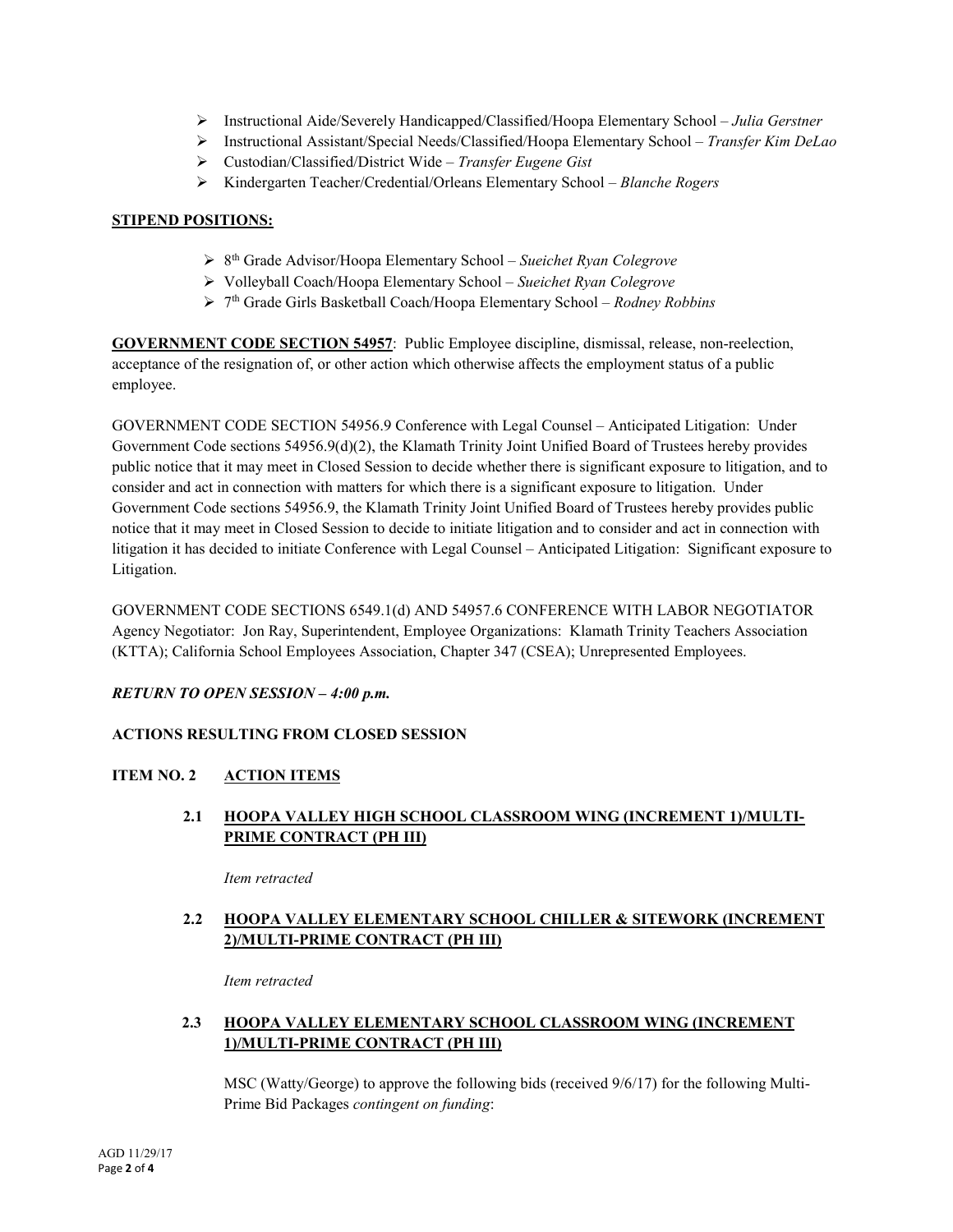| 2017.6.1 Roofing – Ark Design Construction and Roofing  | \$585,000.00 |
|---------------------------------------------------------|--------------|
| 2017.6.3 HVAC - Ray-Mac Mechanical, Inc_                | \$578,534.50 |
| 2017.6.4 Electrical – A.M. Campbell Electric, Inc.      | \$675,448.00 |
| 2017.6.11 Painting – Interior – Walgamuth Painting, Inc | \$48,658.00  |
| 2017.6.12 Painting – Exterior – Walgamuth Painting, Inc | \$54,730.00  |
| 2017.6.16 Flooring – Epoxy – Walgamuth Painting, Inc    | \$57,600.00  |
| 2017.6.17 Metal Products - North Coast Fabricators      | \$40,782.19  |

6-0

# **2.4 TRINITY VALLEY ELEMENTARY SCHOOL GENERATOR BLDG & SITEWORK (INCREMENT 2)/MULTI-PRIME CONTRACT (PH III)**

*Item retracted*

#### **2.5 TRINITY VALLEY ELEMENTARY SCHOOL CLASSROOM WING/MEDIA (INCREMENT 1)/MULTI-PRIME CONTRACT (PH III)**

*Hillman (Board President) retracted the following: 2017.8.6 2017.8.8 2017.8.11 2017.8.12 2017.8.14 2017.8.16 2017.8.17*

MSC (Wild/Watty)to approve the following bids (received 11/21/17) for the following Multi-Prime Bid Packages *contingent on funding:*

| 2017.8.1 Roofing – Ark Design Construction and Roofing    | \$197,876.00       |
|-----------------------------------------------------------|--------------------|
| 2017.8.2 Rough/Finish Carpentry - Trent Construction, Inc | \$480,800.00       |
| 2017.8.3 HVAC – Ray-Mac Mechanical, Inc                   | \$209,641.50       |
| 2017.8.4 Electrical - Robert Colburn Electric Inc         | \$392,632.00       |
| 2017.8.5 Plumbing – Cone Plumbing, Inc                    | \$100,500.00       |
| 2017.8.6 Insulation Sacramento Building Products          | <u>\$26,980.00</u> |
| 2017.8.8 Casework Shasta Wood Products                    | <u>\$82.466.65</u> |
| 2017.8.9 Concrete – McCuen Construction Inc               | \$164,665.49       |
| 2017.8.11 Painting Interior Walgamuth Painting, Inc       | <u>\$15.430.00</u> |
| 2017.8.12 Painting Exterior Walgamuth Painting, Inc       | <u>\$18.340.00</u> |
| 2017.8.14 VCTB – Universal Plastics, Inc-                 | <u>\$26.184.00</u> |
| 2017.8.16 Flooring Epoxy Walgamuth Painting, Inc          | <u>\$7.850.00</u>  |
| 2017.8.17 Metal Products North Coast Fabricators          | <u>\$23.136.88</u> |